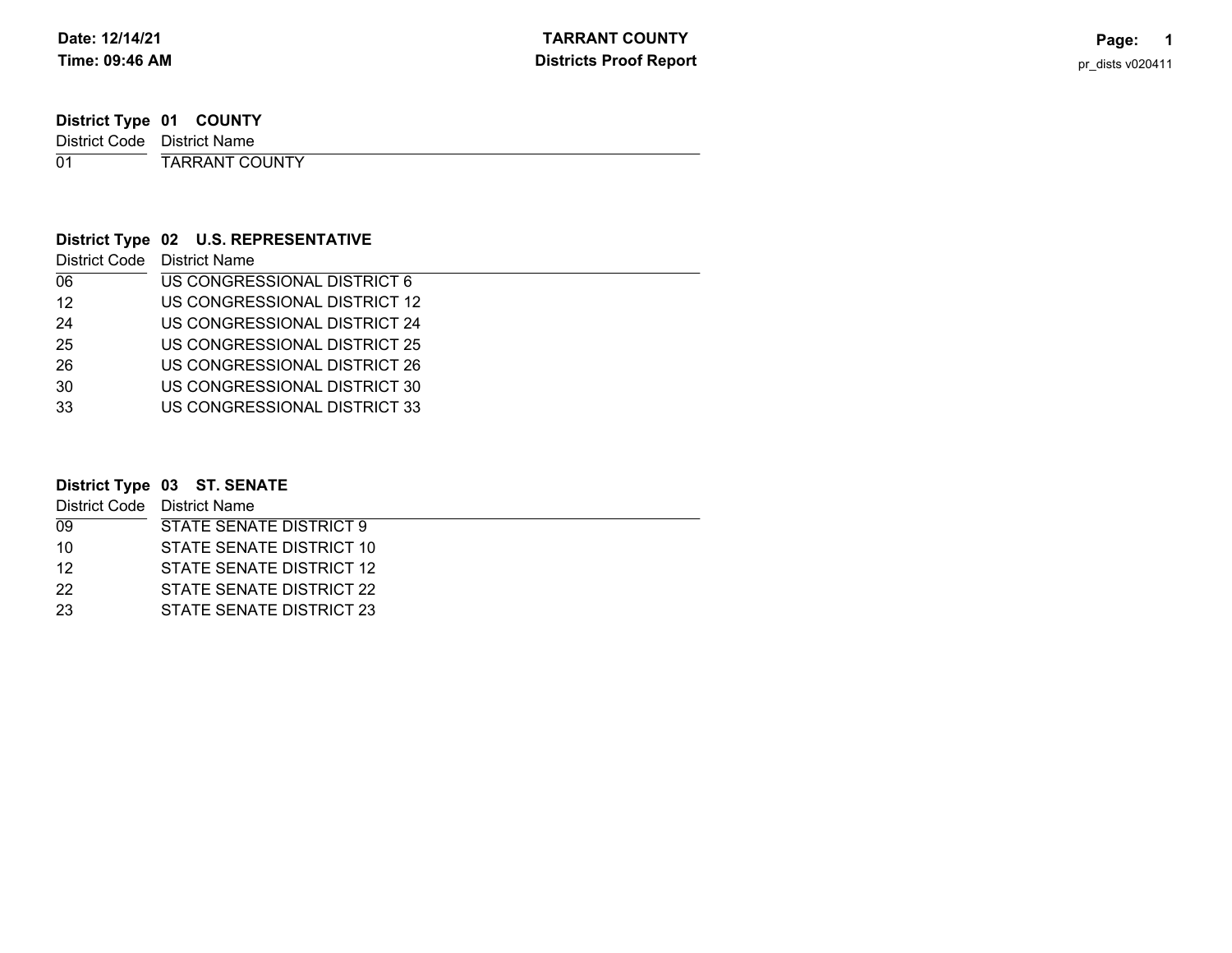### **04 District Type ST. REPRESENTATIVE**

| District Code | District Name                     |
|---------------|-----------------------------------|
| 101           | STATE REPRESENTATIVE DISTRICT 101 |
| 90            | STATE REPRESENTATIVE DISTRICT 90  |
| 91            | STATE REPRESENTATIVE DISTRICT 91  |
| 92            | STATE REPRESENTATIVE DISTRICT 92  |
| 93            | STATE REPRESENTATIVE DISTRICT 93  |
| 94            | STATE REPRESENTATIVE DISTRICT 94  |
| 95            | STATE REPRESENTATIVE DISTRICT 95  |
| 96            | STATE REPRESENTATIVE DISTRICT 96  |
| 97            | STATE REPRESENTATIVE DISTRICT 97  |
| 98            | STATE REPRESENTATIVE DISTRICT 98  |
| 99            | STATE REPRESENTATIVE DISTRICT 99  |

# **05 District Type COMMISSIONER**

| District Code District Name    |
|--------------------------------|
| <b>COMMISSIONER PRECINCT 1</b> |
| COMMISSIONER PRECINCT 2        |
| COMMISSIONER PRECINCT 3        |
| <b>COMMISSIONER PRECINCT 4</b> |
|                                |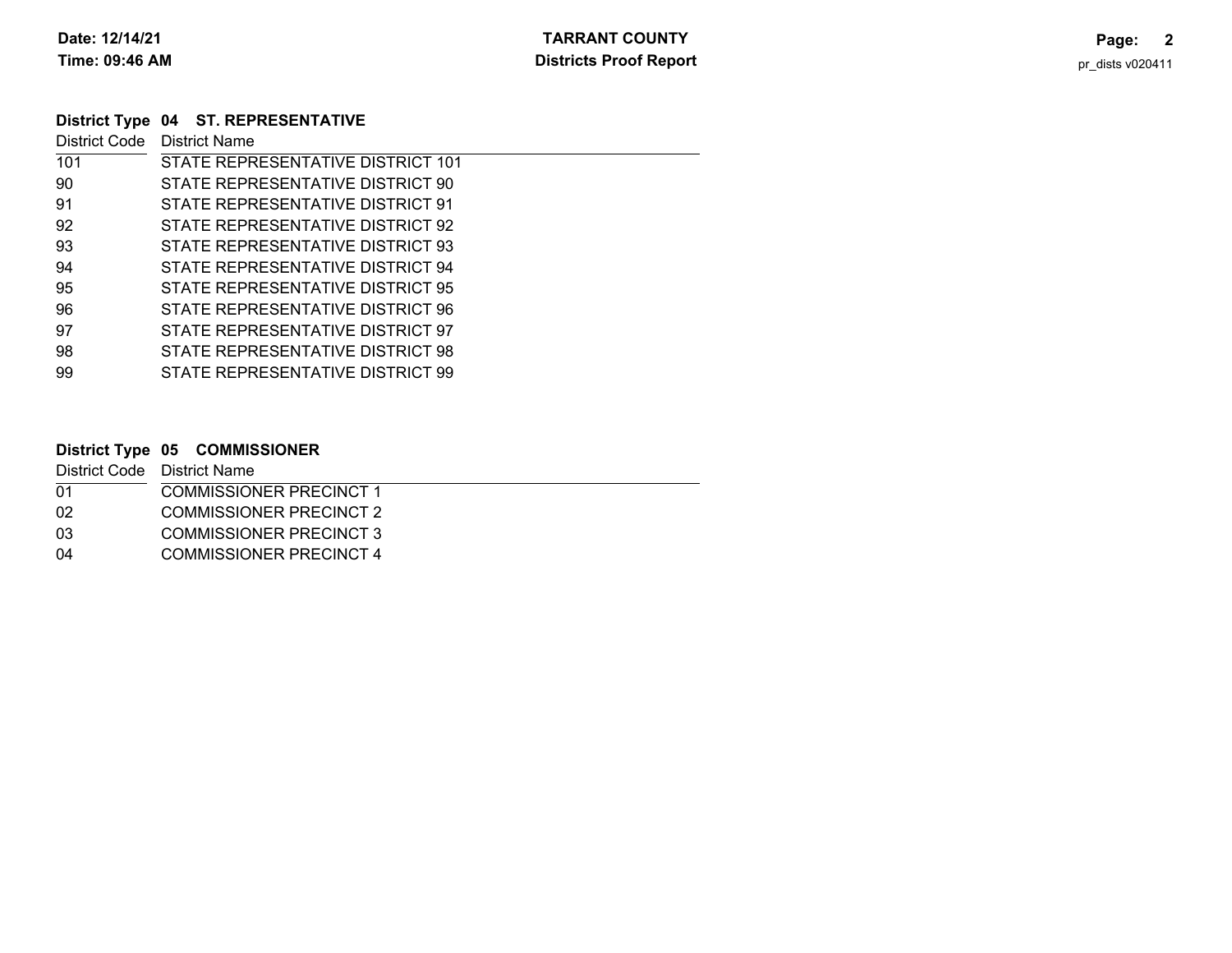| District Type 06 CITY |                                |
|-----------------------|--------------------------------|
| <b>District Code</b>  | <b>District Name</b>           |
|                       | <b>UNINCORPORATED</b>          |
| ARL                   | <b>CITY OF ARLINGTON</b>       |
| <b>AZL</b>            | CITY OF AZLE                   |
| <b>BED</b>            | <b>CITY OF BEDFORD</b>         |
| <b>BEN</b>            | <b>CITY OF BENBROOK</b>        |
| <b>BLM</b>            | <b>CITY OF BLUE MOUND</b>      |
| <b>BUR</b>            | <b>CITY OF BURLESON</b>        |
| <b>CLV</b>            | <b>CITY OF COLLEYVILLE</b>     |
| <b>CRO</b>            | <b>CITY OF CROWLEY</b>         |
| <b>DLW</b>            | CITY OF DALWORTHINGTON GARDENS |
| <b>EDG</b>            | TOWN OF EDGECLIFF VILLAGE      |
| <b>EUL</b>            | <b>CITY OF EULESS</b>          |
| <b>EVR</b>            | <b>CITY OF EVERMAN</b>         |
| <b>FLM</b>            | TOWN OF FLOWER MOUND           |
| <b>FRH</b>            | <b>CITY OF FOREST HILL</b>     |
| <b>FTW</b>            | <b>CITY OF FORT WORTH</b>      |
| <b>GPR</b>            | <b>CITY OF GRAND PRAIRIE</b>   |
| <b>GPV</b>            | <b>CITY OF GRAPEVINE</b>       |
| <b>HAL</b>            | CITY OF HALTOM CITY            |
| <b>HAS</b>            | <b>CITY OF HASLET</b>          |
| <b>HUR</b>            | <b>CITY OF HURST</b>           |
| <b>KEL</b>            | <b>CITY OF KELLER</b>          |
| <b>KEN</b>            | <b>CITY OF KENNEDALE</b>       |
| <b>LKS</b>            | <b>TOWN OF LAKESIDE</b>        |
| <b>LKW</b>            | <b>CITY OF LAKE WORTH</b>      |
| <b>MAN</b>            | <b>CITY OF MANSFIELD</b>       |
| <b>NEW</b>            | <b>TOWN OF NEWARK</b>          |
| <b>NRH</b>            | CITY OF NORTH RICHLAND HILLS   |
| <b>PAN</b>            | <b>TOWN OF PANTEGO</b>         |
| <b>PEL</b>            | <b>CITY OF PELICAN BAY</b>     |
| <b>RCH</b>            | <b>CITY OF RICHLAND HILLS</b>  |
| <b>REN</b>            | <b>CITY OF RENO</b>            |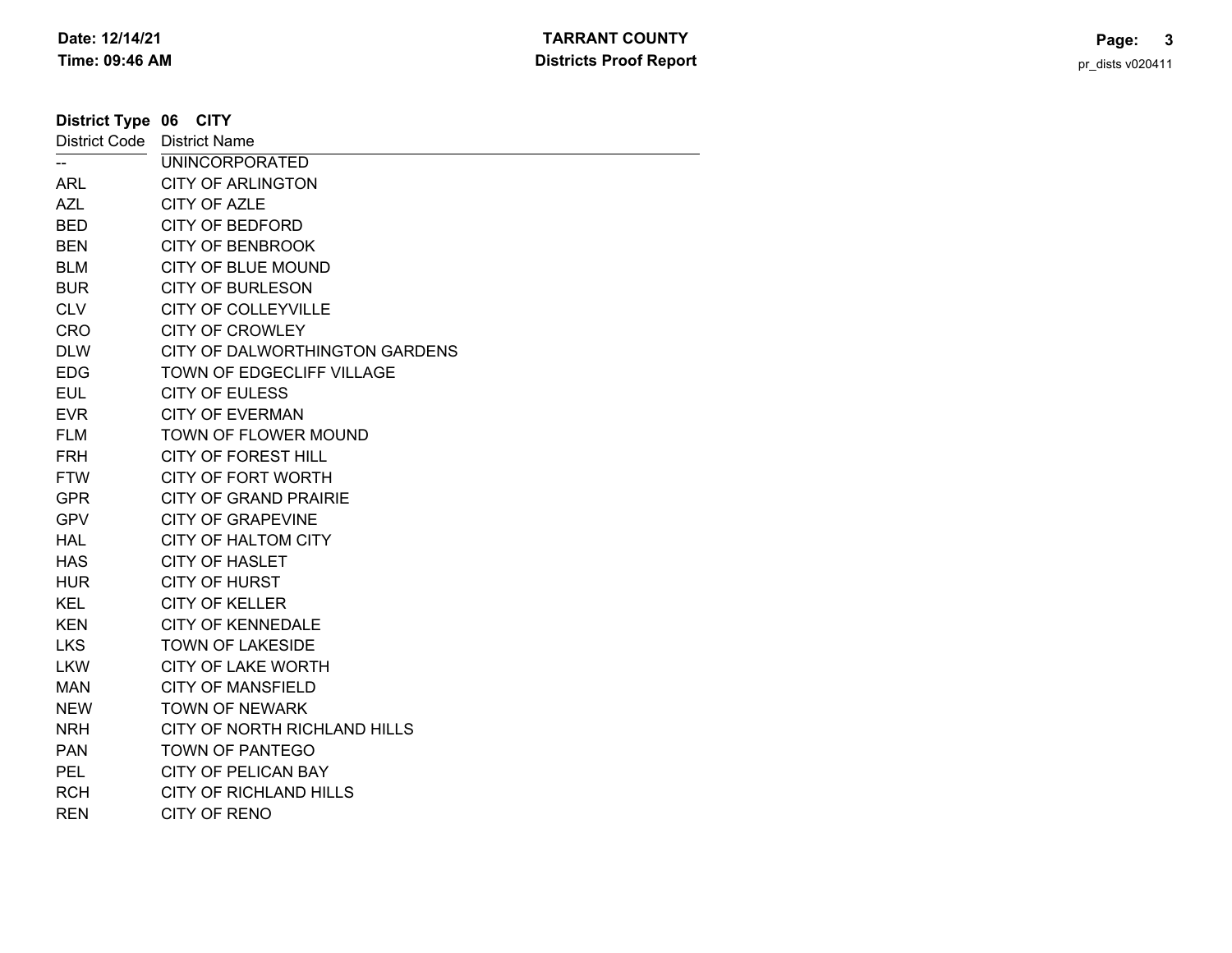| District Type 06            | <b>CITY</b>               |
|-----------------------------|---------------------------|
| District Code District Name |                           |
| <b>RNK</b>                  | CITY OF ROANOKE           |
| <b>RVO</b>                  | CITY OF RIVER OAKS        |
| <b>SAG</b>                  | <b>CITY OF SAGINAW</b>    |
| <b>SLK</b>                  | CITY OF SOUTHLAKE         |
| <b>SPK</b>                  | CITY OF SANSOM PARK       |
| <b>TRC</b>                  | TOWN OF TROPHY CLUB       |
| <b>WAT</b>                  | CITY OF WATAUGA           |
| <b>WLK</b>                  | TOWN OF WESTLAKE          |
| <b>WOH</b>                  | TOWN OF WESTOVER HILLS    |
| <b>WSM</b>                  | CITY OF WHITE SETTLEMENT  |
| <b>WWV</b>                  | CITY OF WESTWORTH VILLAGE |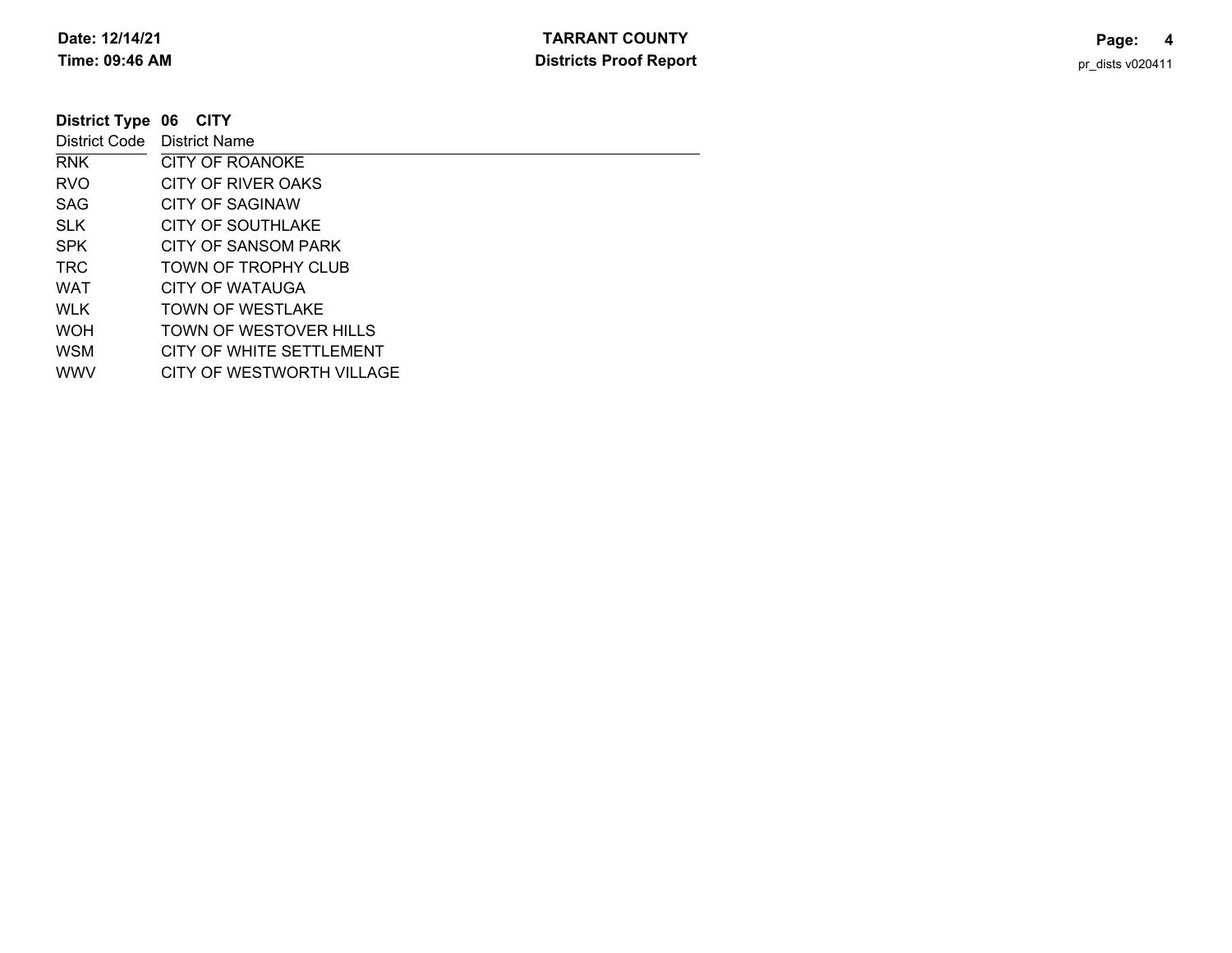# **District Type CITY SINGLE MEMBER 07**

| District Code<br><b>District Name</b>    |
|------------------------------------------|
| ARLINGTON CITY COUNCIL DIST 1            |
| ARLINGTON CITY COUNCIL DIST 2            |
| ARLINGTON CITY COUNCIL DIST 3            |
| ARLINGTON CITY COUNCIL DIST 4            |
| ARLINGTON CITY COUNCIL DIST 5            |
| FORT WORTH CITY COUNCIL DIST 2           |
| FORT WORTH CITY COUNCIL DIST 3           |
| FORT WORTH CITY COUNCIL DIST 4           |
| FORT WORTH CITY COUNCIL DIST 5           |
| FORT WORTH CITY COUNCIL DIST 6           |
| FORT WORTH CITY COUNCIL DIST 7           |
| FORT WORTH CITY COUNCIL DIST 8           |
| FORT WORTH CITY COUNCIL DIST 9           |
| <b>GRAND PRAIRIE CITY COUNCIL DIST 1</b> |
| <b>GRAND PRAIRIE CITY COUNCIL DIST 2</b> |
| <b>GRAND PRAIRIE CITY COUNCIL DIST 4</b> |
| <b>GRAND PRAIRIE CITY COUNCIL DIST 5</b> |
| <b>GRAND PRAIRIE CITY COUNCIL DIST 6</b> |
| <b>ROANOKE WARD 1</b>                    |
| ROANOKE WARD 2                           |
|                                          |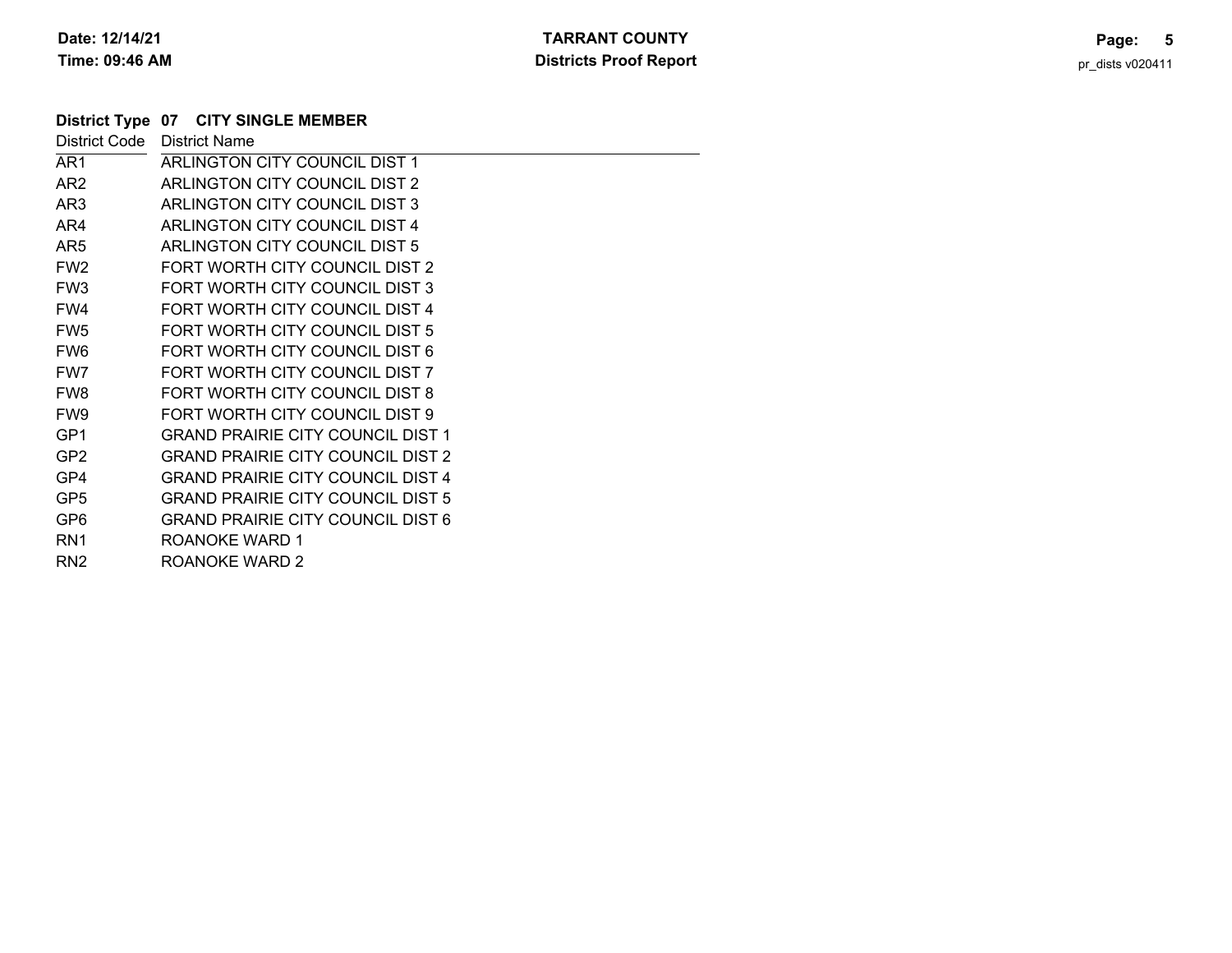|                      | District Type 08 SCHOOL           |
|----------------------|-----------------------------------|
| <b>District Code</b> | <b>District Name</b>              |
| <b>ALE</b>           | ALEDO ISD                         |
| ARL                  | <b>ARLINGTON ISD</b>              |
| <b>AZL</b>           | AZLE ISD                          |
| BIR.                 | <b>BIRDVILLE ISD</b>              |
| <b>BUR</b>           | <b>BURLESON ISD</b>               |
| <b>CAR</b>           | CARROLL ISD                       |
| CAS                  | CASTLEBERRY ISD                   |
| <b>CRO</b>           | <b>CROWLEY ISD</b>                |
| <b>EMS</b>           | <b>EAGLE MOUNTAIN-SAGINAW ISD</b> |
| EVE                  | <b>EVERMAN ISD</b>                |
| <b>FTW</b>           | <b>FORT WORTH ISD</b>             |
| <b>GDL</b>           | <b>GODLEY ISD</b>                 |
| <b>GVC</b>           | <b>GRAPEVINE-COLLEYVILLE ISD</b>  |
| <b>HEB</b>           | <b>HURST-EULESS-BEDFORD ISD</b>   |
| KEL                  | <b>KELLER ISD</b>                 |
| <b>KEN</b>           | <b>KENNEDALE ISD</b>              |
| LEW                  | LEWISVILLE ISD                    |
| LKW                  | LAKE WORTH ISD                    |
| <b>MAN</b>           | <b>MANSFIELD ISD</b>              |
| NOR.                 | NORTHWEST ISD                     |
| <b>WSM</b>           | <b>WHITE SETTLEMENT ISD</b>       |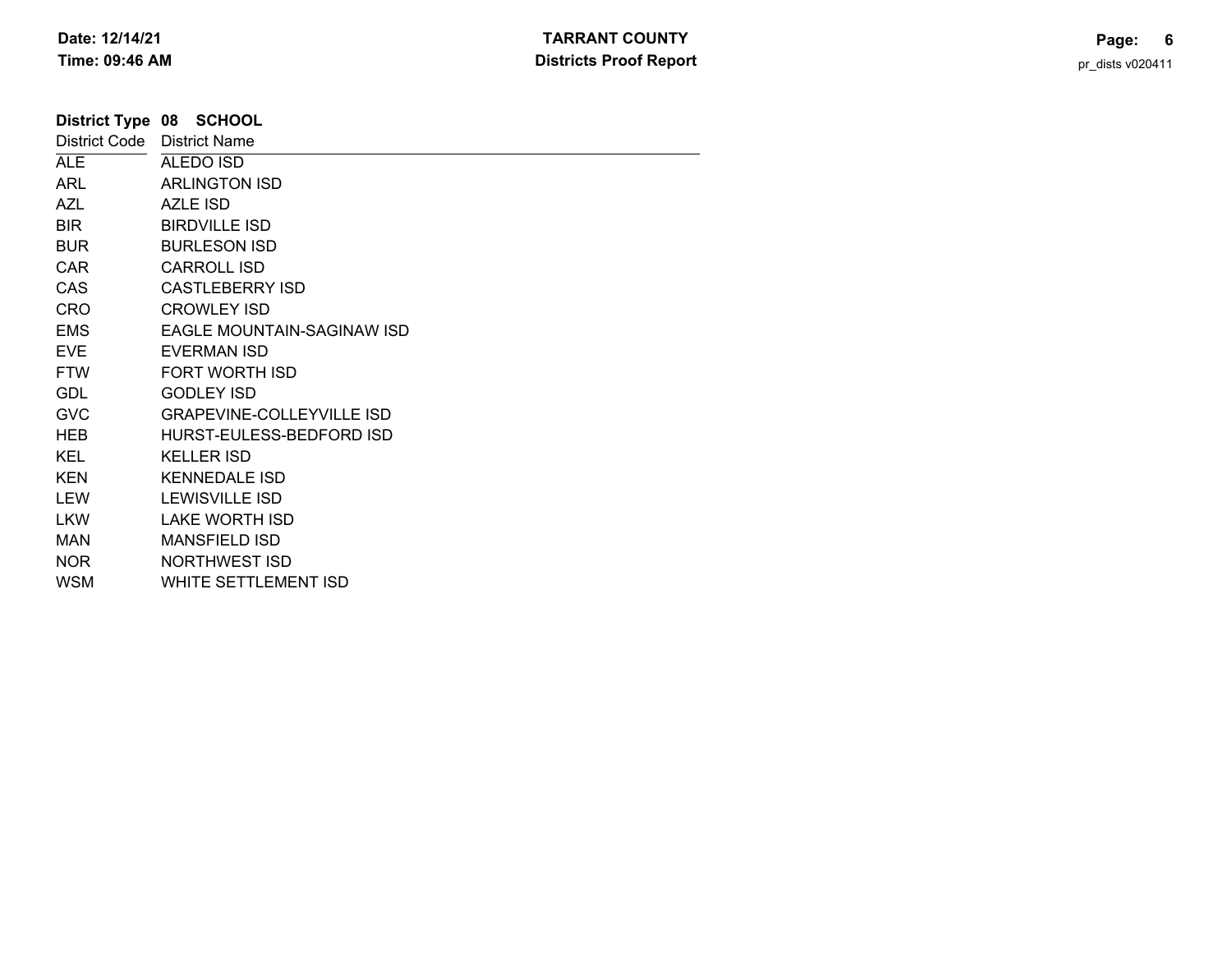## **09 District Type SCHOOL SINGLE MEMBER**

| District Code   | <b>District Name</b>      |
|-----------------|---------------------------|
| EV <sub>1</sub> | EVERMAN ISD DISTRICT 1    |
| EV <sub>2</sub> | EVERMAN ISD DISTRICT 2    |
| EV <sub>3</sub> | EVERMAN ISD DISTRICT 3    |
| EV4             | EVERMAN ISD DISTRICT 4    |
| EV <sub>5</sub> | EVERMAN ISD DISTRICT 5    |
| FW <sub>1</sub> | FORT WORTH ISD DISTRICT 1 |
| FW <sub>2</sub> | FORT WORTH ISD DISTRICT 2 |
| FW <sub>3</sub> | FORT WORTH ISD DISTRICT 3 |
| FW4             | FORT WORTH ISD DISTRICT 4 |
| FW <sub>5</sub> | FORT WORTH ISD DISTRICT 5 |
| FW <sub>6</sub> | FORT WORTH ISD DISTRICT 6 |
| FW7             | FORT WORTH ISD DISTRICT 7 |
| FW <sub>8</sub> | FORT WORTH ISD DISTRICT 8 |
| FW <sub>9</sub> | FORT WORTH ISD DISTRICT 9 |

| District Type 12 WATER      |                                 |
|-----------------------------|---------------------------------|
| District Code District Name |                                 |
| <b>BEN</b>                  | <b>BENBROOK WATER AUTHORITY</b> |
| FW <sub>2</sub>             | CITY OF FORT WORTH MUD 2        |
| LO1                         | LIVE OAK CREEK MUD 1            |
| TC <sub>1</sub>             | <b>TROPHY CLUB MUD 1</b>        |
| <b>TFW</b>                  | TARRANT FRESH WATER SUPPLY DIST |
| <b>TRW</b>                  | TARRANT REGIONAL WATER DISTRICT |

# **14 District Type LIBRARY DISTRICT**

|            | District Code District Name         |
|------------|-------------------------------------|
| <b>BEN</b> | BENBROOK PUBLIC LIBRARY DISTRICT    |
| FRH        | FOREST HILL PUBLIC LIBRARY DISTRICT |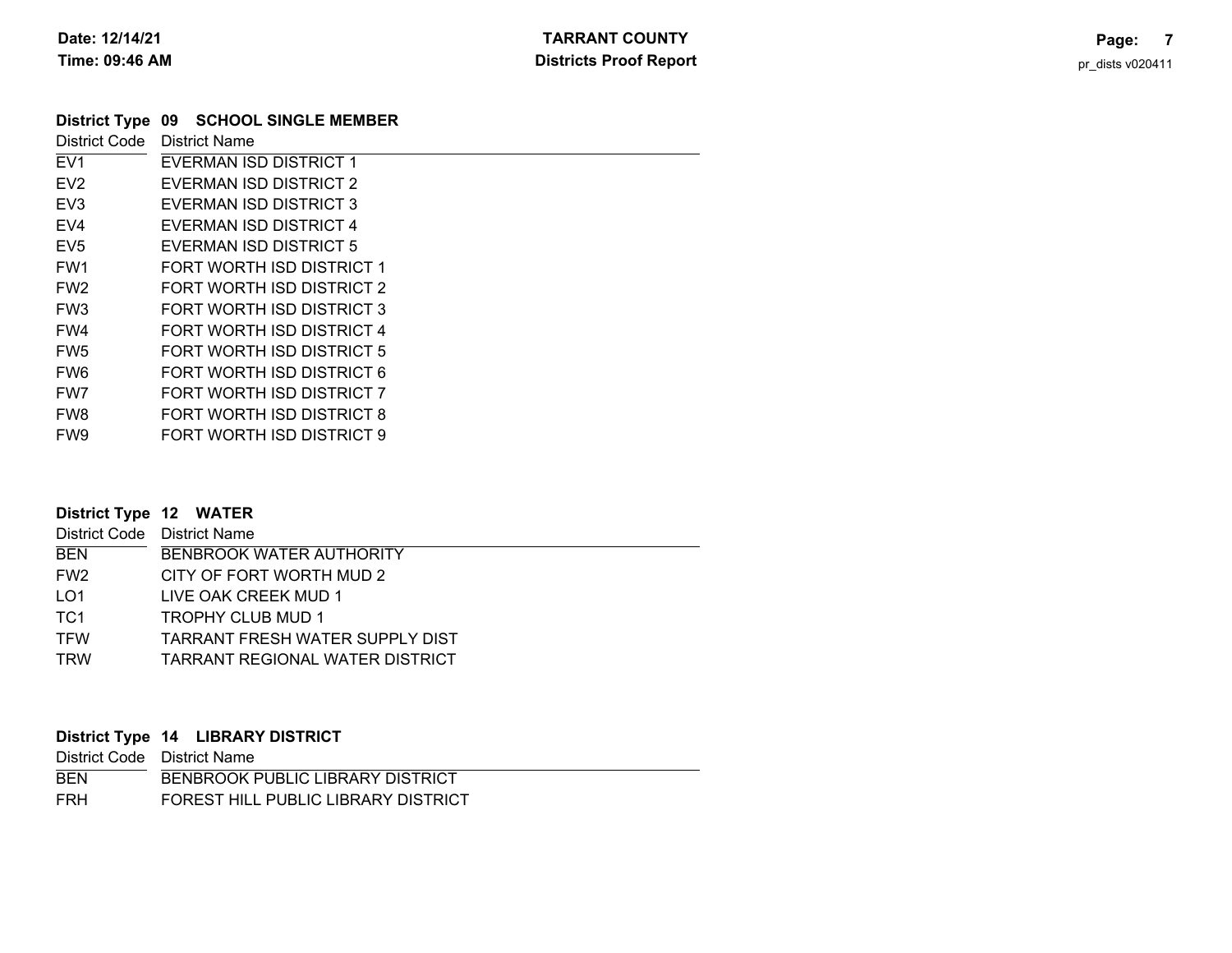#### **15 District Type MUNICIPAL MANAGEMENT DISTRICT** JSUKARVIRDistrict Code District Name JOHNSON COUNTY SPECIAL UTILITY DISTRICT KARIS MUNICIPAL MANAGEMENT DISTRICT VIRIDIAN MUNICIPAL MANAGEMENT

#### **16 District Type COMMUNITY COLLEGE**

District Code District Name

T<sub>CC</sub> TARRANT COUNTY COLLEGE DISTRICT

## **17 District Type COMMUNITY COLLEGE SINGL MEMBER**

|                 | District Code District Name |  |
|-----------------|-----------------------------|--|
| TC1             | <b>TCC DISTRICT 1</b>       |  |
| TC <sub>2</sub> | <b>TCC DISTRICT 2</b>       |  |
| TC <sub>3</sub> | <b>TCC DISTRICT 3</b>       |  |
| TC4             | <b>TCC DISTRICT 4</b>       |  |
| TC5             | <b>TCC DISTRICT 5</b>       |  |
| TC6             | <b>TCC DISTRICT 6</b>       |  |
| TC7             | <b>TCC DISTRICT 7</b>       |  |